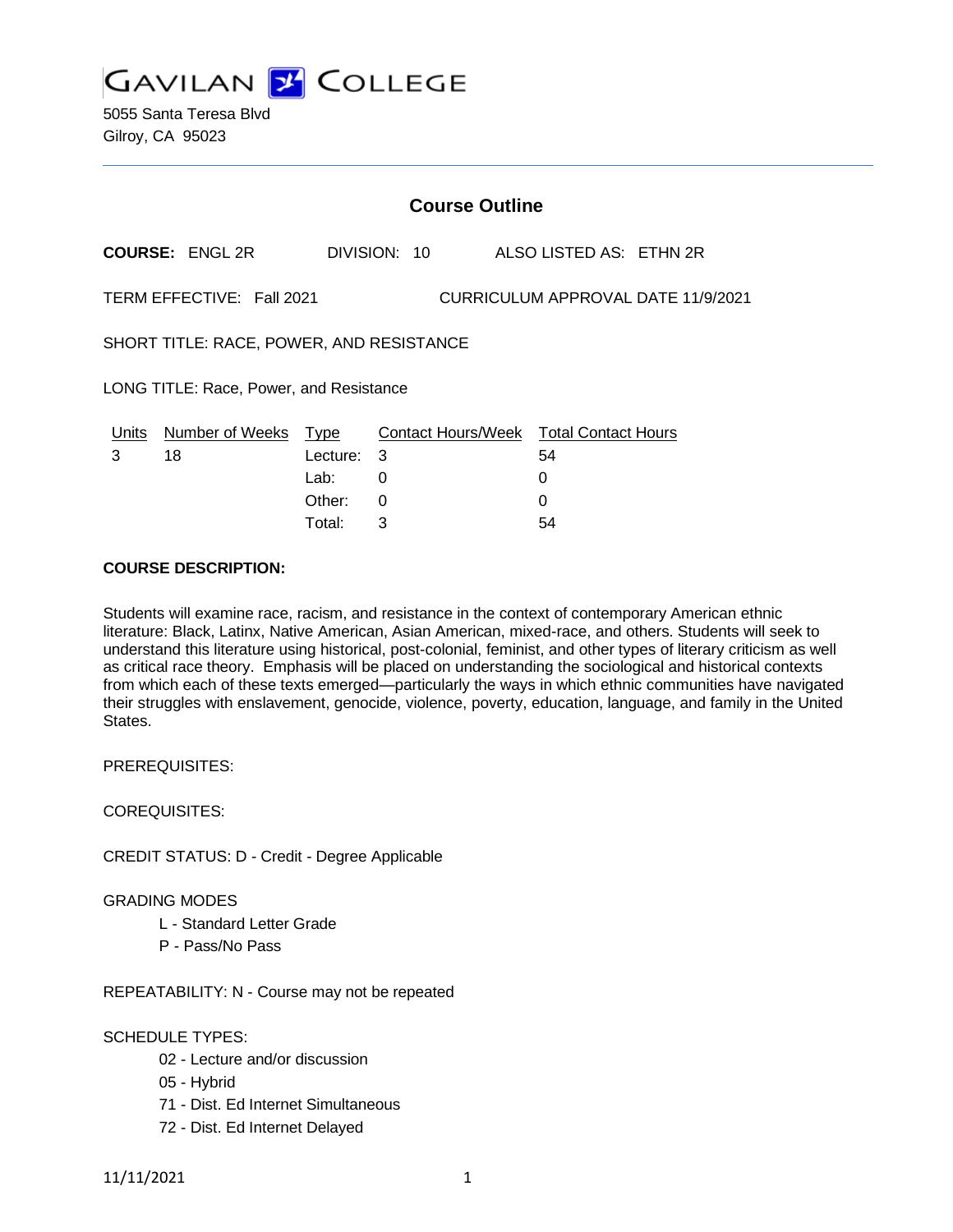# **STUDENT LEARNING OUTCOMES:**

By the end of this course, a student should:

1. Examine American ethnic literature as a means to understand historic and contemporary issues of race, racism, and resistance.

2. Analyze American ethnic literature within a critical framework.

3. Understand and analyze the historical, social, and cultural value of American ethnic works of literature.

### **COURSE OBJECTIVES:**

1. Describe how Latinx, African American, Asian American, and Native American authors, works, and readers contribute to anti-racist practices and movements to build a diverse, just, and equitable society beyond the classroom.

2. Describe how struggle, resistance, social justice, solidarity, and liberation are represented in Latinx, African American, Asian American, and Native American literature and are relevant to current social issues in the communities of color.

3. Critically discuss the representation in Latinx, African American, Asian American, and Native American literature of the intersection of race and ethnicity with other forms of difference affected by hierarchy and oppression, such as class, gender, sexuality, religion, spirituality, national origin, immigration status, ability, and/or age.

4. Analyze critical events in the histories, cultures, and intellectual traditions, lived-experiences and social struggles as represented in Latinx, African American, Asian American, and Native American literature with a particular emphasis on agency and group-affirmation.

5. Analyze and articulate concepts of ethnic studies in Latinx, African American, Native American, and Asian American literature, including but not limited to race and ethnicity, racialization, equity, ethno-centrism, white supremacy, self-determination, liberation, decolonization and anti-racism.

# **CONTENT, STUDENT PERFORMANCE OBJECTIVES, OUT-OF-CLASS ASSIGNMENTS**

Curriculum Approval Date 11/9/2021

#### 5 Hours

Introduction, with an examination of gender, to the first ethnic American writers in the context of the historic oppression of people of color in the US: genocide of Native Americans, colonization of indigenous land/Mexico, enslavement of African Americans, and racialized immigration policies as well as in the context of the white male literary canon.

### 5 Hours

Students will be introduced to and will practice applying political literary theories--such as postcolonial criticism, culture studies, new historicism, feminist criticism, psychoanalysis, Marxist criticism, and lesbian, gay, and queer criticism--to ethnic American works of literature.

7 Hours

### Genocide and Colonization

Students will explore and problematize the creation of race and racism in the context of Native American genocide and attempted cultural genocide, exploring in literature the themes of colonization, rape, the brutal California mission system, disenfranchisment in reservations and education, and the consequent impact on the collective and individual indigenous psyche.

7 Hours

**Slavery** 

Through literature, we will explore how enslavement and its legacy have shaped the lives of African Americans with themes including, but not limited to: personhood and citizenship, exploitation of labor, violence against women, discrimination and racism, identity and fluidity, social inequality, cultural exploitation, criminalization and violence.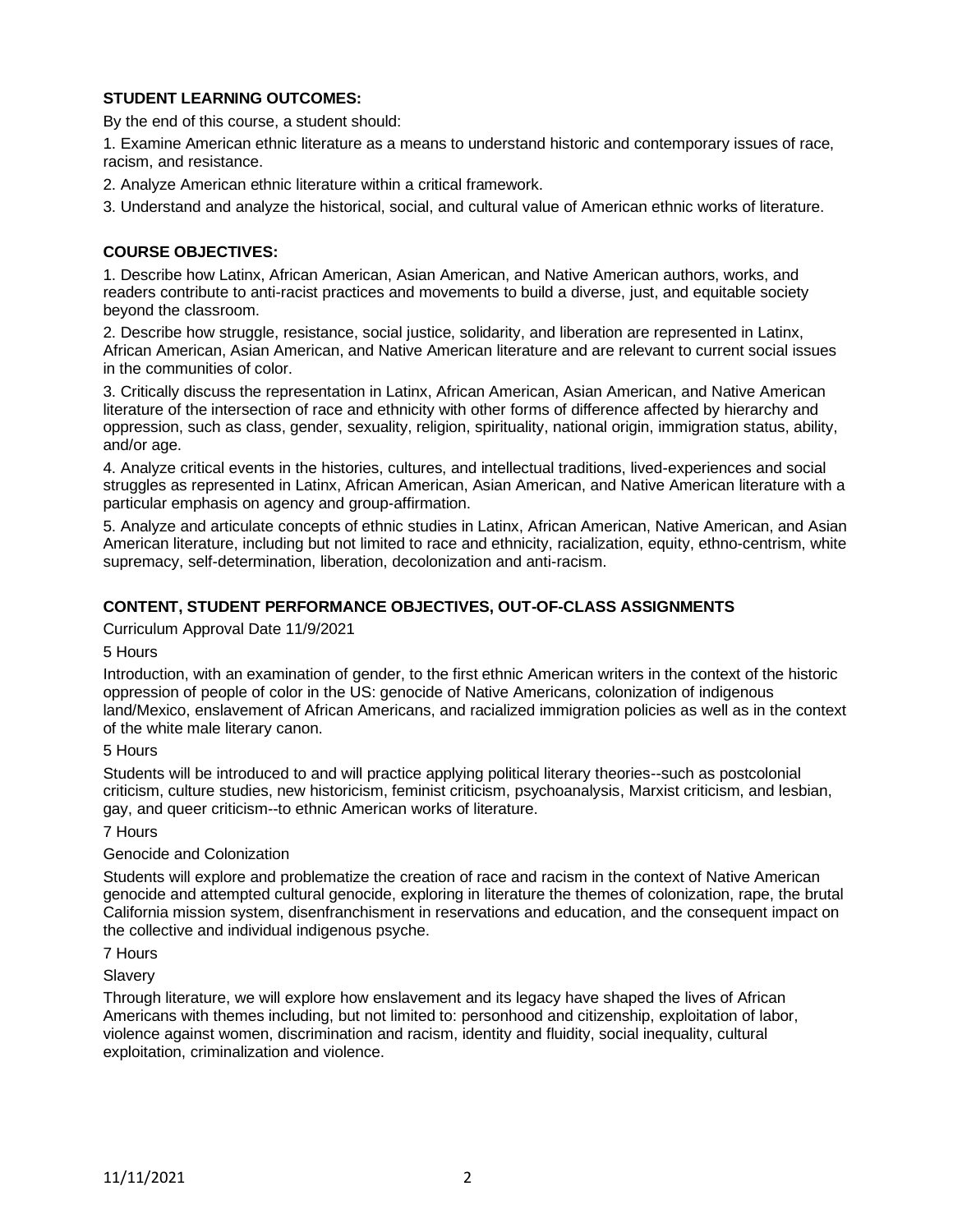# 7 Hours

Family, Gender, and Language

We will explore themes of acculturation, family, and language within ethnic American literature and the way writers from immigrant and American-born backgrounds of Asian and Latinx descent navigate gender roles and the pressures of American society. Racism, particularly in education and the workplace, will be examined for its influence on family dynamics, language, and gender.

7 Hours

Crime and Punishment

We will examine the relationship between the criminalization of people of color and literature: how writers use stories about the law to express ideas of humanity and their views of the criminal justice system; and the interplay between law and morality. We will explore how the systematic and blatant racism of the legal system impacts undocumented immigrants, males in disenfrancished/gang-affiliated communities, and women and children who suffer abuse.

7 Hours

**Culture** 

We will explore how ethnic American literature both reflects and creates culture as writers navigate discrimination, internalized oppression, and systematic racism. The role mainstream American pop culture plays in the perpetuation of eurocentrism, white supremacy, exclusion, and the stereotyping of people of color will be examined in contrast to ethnic American literature, pop culture, and the real lives and experiences of people of color.

7 Hours

Identity and Resistance

In response to social movements such as the fight for ethnic studies, AIM, the Civil Rights Movement, the National Coalition for Redress and Reparations, United Farm Workers strikes, and intersectional feminism and LGBTQ+ activism, we will explore how writings by people of color both reflect and advocate for social change, not only transforming a racist society but internalized oppression in communities of color. We will seek to understand how writers have reimagined ethnic American identities and claimed a unique and authentic voice in the fight for social justice.

2 Hours

Final Exam

### **METHODS OF INSTRUCTION:**

Lectures, seminars, textbooks, and class discussions.

### **OUT OF CLASS ASSIGNMENTS:**

Required Outside Hours: 108

Assignment Description:

Out-of-Class assignments may include literary analysis, annotation assignments, peer responses, readerresponse journals, essays, research papers, etc.

### **METHODS OF EVALUATION:**

Writing assignments

Percent of total grade: 70.00 %

Written assignments may include essays, journals, (short, informal writing), close readings, literary analysis, written responses to exam questions, portfolios, etc.

Other methods of evaluation

Percent of total grade: 30.00 %

Additional methods of evaluation may include seminar participation, recitations, oral presentations based on research, applications of literary theory, close readings, and/or personal/cultural reflections and connections, etc.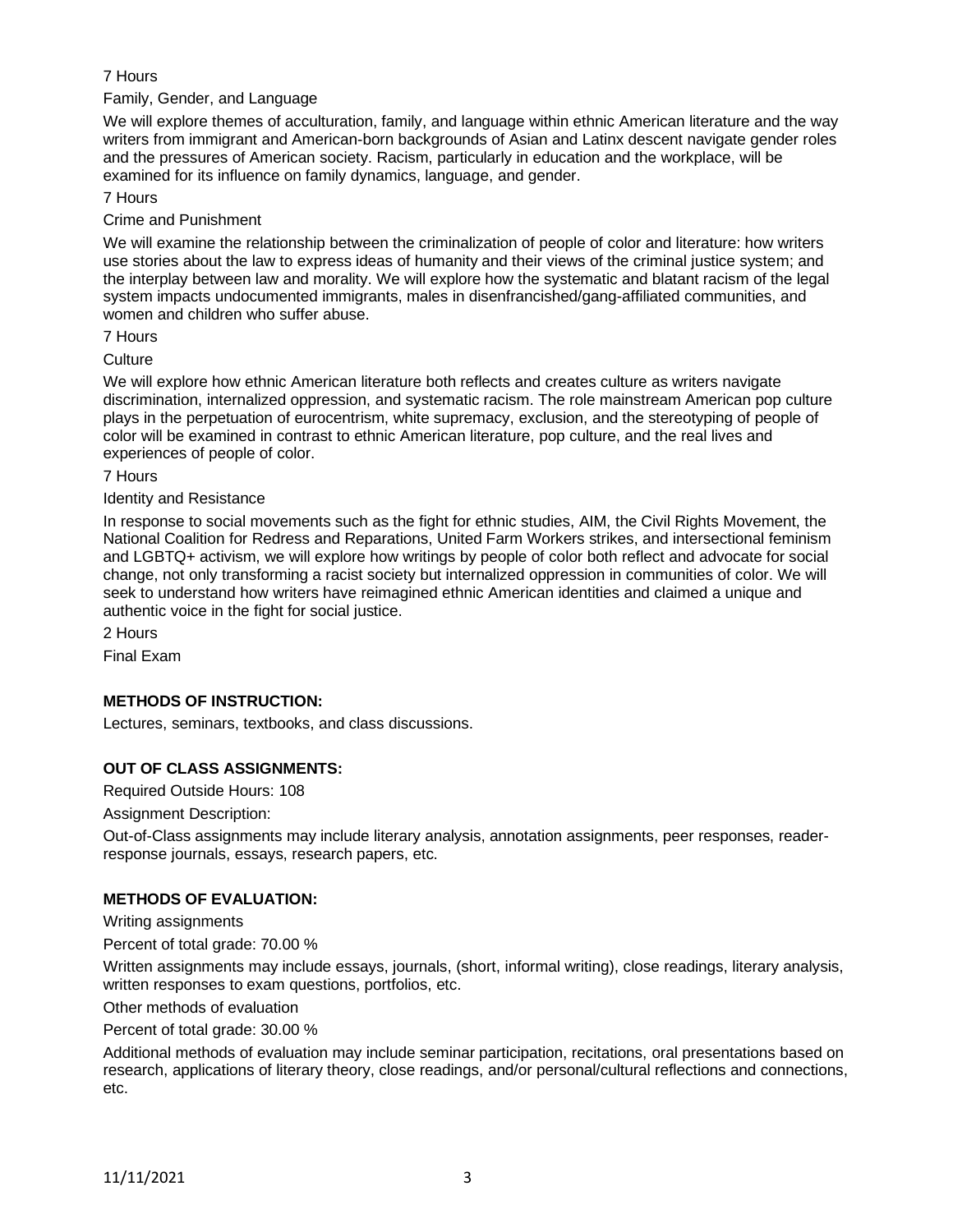# **REPRESENTATIVE TEXTBOOKS:**

Patrice Vecchione . Ink Knows No Borders: Poems of the Immigrant and Refugee Experience. Oakland: Triangle Square,,2019. ISBN: ISBN-10 : 1609809076 Reading Level of Text, Grade: 12 Verified by: Christina Salvin Recommended Representative Textbooks Louise Erdrich. Tracks. New York: Harper-Perennial,2004. This is a classic Native American Text ISBN: 0060972459 Reading Level of Text, Grade: 12 Verified by: Christina Salvin Toni Morrison. The Bluest Eye. New York: Vintage,2007. This is a classic African-American literary text ISBN: 0307278841 Reading Level of Text, Grade: 12 Verified by: Christina Salvin Victor Villasenor. Walking Stars. New York: Dell Publishing,1994. This is a classic collection of short stories by a Latino author. ISBN: 0385316542 Reading Level of Text, Grade: 10 Verified by: Christina Salvin Viet Thanh Nguyen. The Sympathizer. New York: Grove Press,2015. ISBN: 9780802124944 Reading Level of Text, Grade: 14 Verified by: Christina Salvin